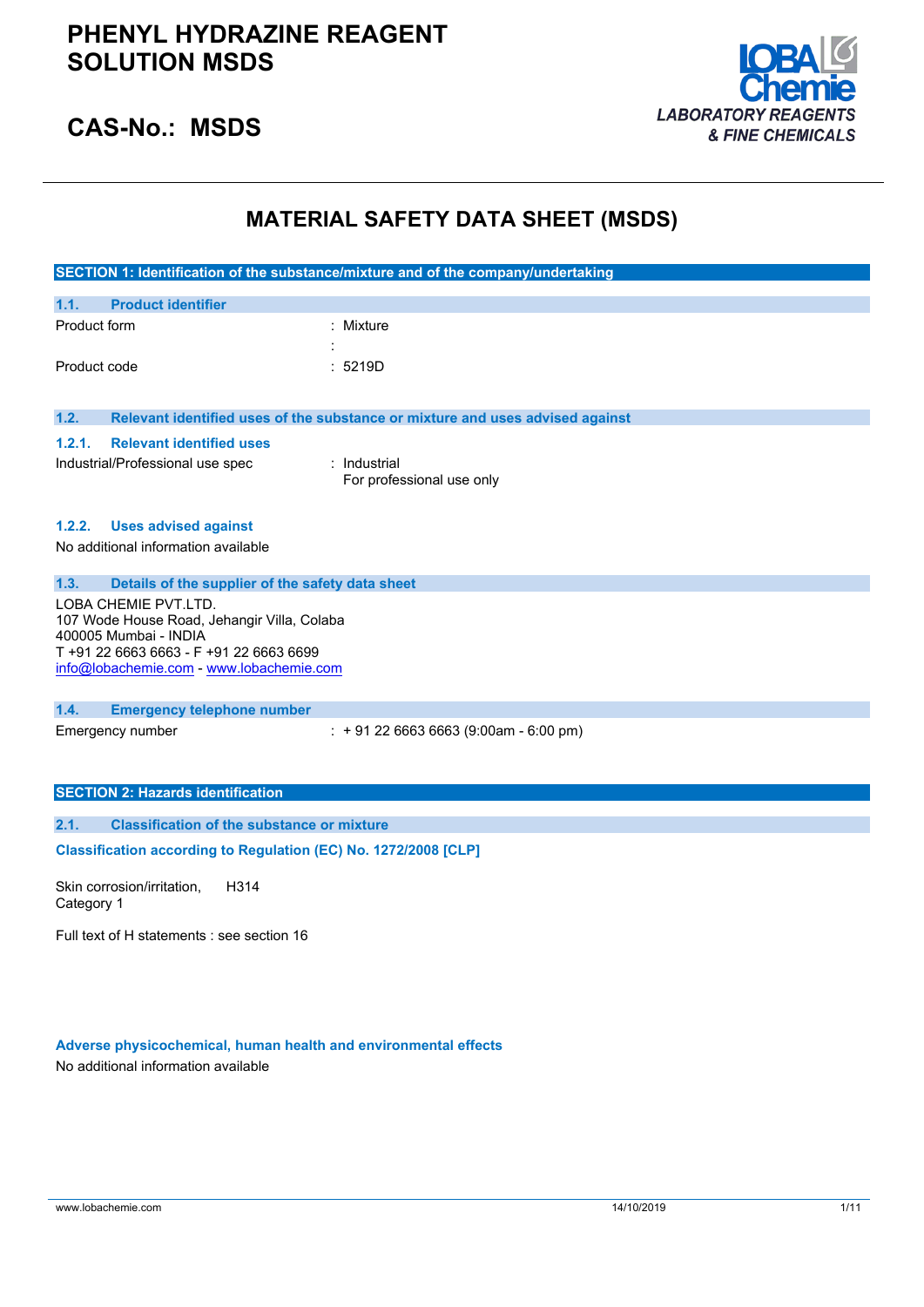Safety Data Sheet

| 2.2.<br><b>Label elements</b>                              |                                                                                                                                                                                                                                                                                               |
|------------------------------------------------------------|-----------------------------------------------------------------------------------------------------------------------------------------------------------------------------------------------------------------------------------------------------------------------------------------------|
| Labelling according to Regulation (EC) No. 1272/2008 [CLP] |                                                                                                                                                                                                                                                                                               |
| Hazard pictograms (CLP)                                    | GHS05                                                                                                                                                                                                                                                                                         |
| Signal word (CLP)                                          | : Danger                                                                                                                                                                                                                                                                                      |
| Hazard statements (CLP)                                    | : H314 - Causes severe skin burns and eye damage.                                                                                                                                                                                                                                             |
| Precautionary statements (CLP)                             | : P280 - Wear protective gloves/protective clothing/eye protection/face protection.<br>P305+P351+P338 - IF IN EYES: Rinse cautiously with water for several minutes.<br>Remove contact lenses, if present and easy to do. Continue rinsing.<br>P310 - Immediately call a POISON CENTER/doctor |
| <b>Other hazards</b><br>2.3.                               |                                                                                                                                                                                                                                                                                               |

No additional information available

### **SECTION 3: Composition/information on ingredients**

### **3.1. Substances**

Not applicable

```
3.2. Mixtures
```

| <b>Name</b>         | <b>Product identifier</b>                                               | $\frac{9}{6}$ | <b>Classification according</b><br>to Regulation (EC) No.<br>1272/2008 [CLP]                                                                                                                                                                                                  |
|---------------------|-------------------------------------------------------------------------|---------------|-------------------------------------------------------------------------------------------------------------------------------------------------------------------------------------------------------------------------------------------------------------------------------|
| Acetic acid         | (CAS-No.) 64-19-7<br>(EC-No.) 200-580-7<br>(EC Index-No.) 607-002-00-6  | 50            | Skin Corr. 1A, H314<br>Eye Dam. 1, H318<br>Flam. Liq. 3, H226<br>Acute Tox. 4 (Inhalation),<br>H332                                                                                                                                                                           |
| <b>WATER AR</b>     | (CAS-No.) 7732-18-5<br>(EC-No.) 231-791-2                               | $48 - 50$     | Not classified                                                                                                                                                                                                                                                                |
| PHENYL HYDRAZINE AR | (CAS-No.) 100-63-0<br>(EC-No.) 202-873-5<br>(EC Index-No.) 612-023-00-9 | 1.5           | Carc. 1B, H350<br>Acute Tox. 3 (Dermal),<br>H311<br>Acute Tox. 3 (Inhalation),<br>H331<br>Acute Tox. 3 (Oral), H301<br>STOT RE 1, H372<br>Muta. 2, H341<br>Eye Irrit. 2, H319<br><b>Skin Irrit. 2, H315</b><br>STOT SE 3, H335<br>Skin Sens. 1, H317<br>Aquatic Acute 1, H400 |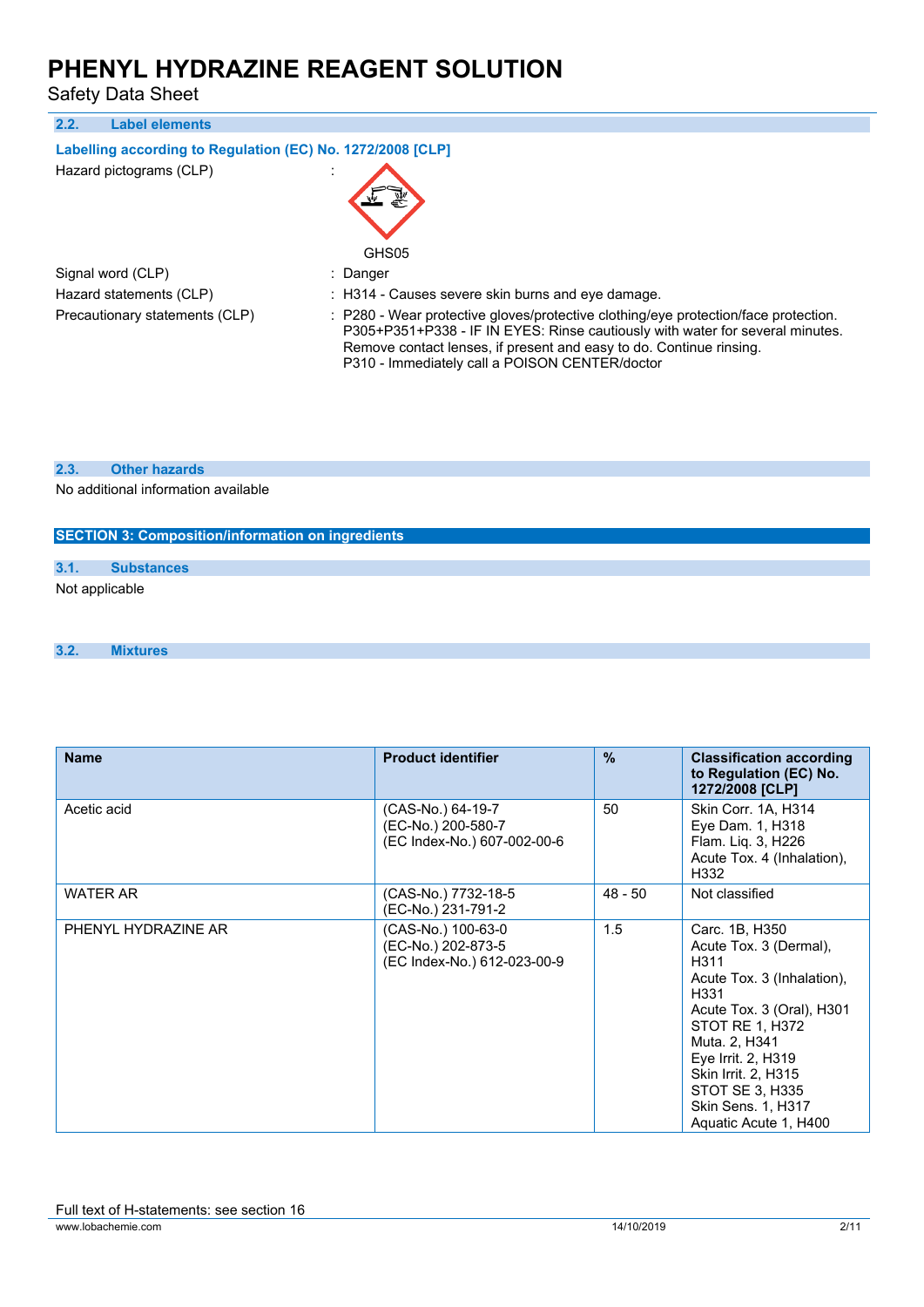Safety Data Sheet

### **SECTION 4: First aid measures**

| 4.1.   | <b>Description of first aid measures</b>                            |                                                                                            |
|--------|---------------------------------------------------------------------|--------------------------------------------------------------------------------------------|
|        | First-aid measures after inhalation                                 | : Remove person to fresh air and keep comfortable for breathing.                           |
|        | First-aid measures after skin contact                               | : Wash skin with plenty of water. If skin irritation occurs: Get medical advice/attention. |
|        | First-aid measures after eye contact                                | Remove contact lenses, if present and easy to do. Continue rinsing. If eye irritation      |
|        |                                                                     | persists: Get medical advice/attention.                                                    |
|        | First-aid measures after ingestion                                  | : Rinse mouth out with water. If you feel unwell, seek medical advice.                     |
|        |                                                                     |                                                                                            |
| 4.2.   | Most important symptoms and effects, both acute and delayed         |                                                                                            |
|        | Symptoms/effects                                                    | : Causes severe skin burns and eye damage.                                                 |
| 4.3.   |                                                                     |                                                                                            |
|        |                                                                     | Indication of any immediate medical attention and special treatment needed                 |
|        | Treat symptomatically.                                              |                                                                                            |
|        | <b>SECTION 5: Firefighting measures</b>                             |                                                                                            |
| 5.1.   | <b>Extinguishing media</b>                                          |                                                                                            |
|        | Suitable extinguishing media                                        | : dry chemical powder, alcohol-resistant foam, carbon dioxide (CO2).                       |
|        | Unsuitable extinguishing media                                      | : Do not use a heavy water stream.                                                         |
|        |                                                                     |                                                                                            |
| 5.2.   | Special hazards arising from the substance or mixture               |                                                                                            |
|        | No additional information available                                 |                                                                                            |
|        |                                                                     |                                                                                            |
| 5.3.   | <b>Advice for firefighters</b>                                      |                                                                                            |
|        | Protection during firefighting                                      | : Do not attempt to take action without suitable protective equipment.                     |
|        | <b>SECTION 6: Accidental release measures</b>                       |                                                                                            |
|        |                                                                     |                                                                                            |
| 6.1.   |                                                                     | Personal precautions, protective equipment and emergency procedures                        |
|        |                                                                     |                                                                                            |
| 6.1.1. | For non-emergency personnel                                         |                                                                                            |
|        | <b>Emergency procedures</b>                                         | : Avoid contact with skin, eyes and clothing.                                              |
|        |                                                                     |                                                                                            |
| 6.1.2. | For emergency responders                                            |                                                                                            |
|        | Protective equipment                                                | : Use personal protective equipment as required.                                           |
| 6.2.   |                                                                     |                                                                                            |
|        | <b>Environmental precautions</b>                                    |                                                                                            |
|        | Avoid release to the environment.                                   |                                                                                            |
| 6.3.   | Methods and material for containment and cleaning up                |                                                                                            |
|        | Methods for cleaning up                                             | : Clean up immediately by sweeping or vacuum.                                              |
|        |                                                                     |                                                                                            |
| 6.4.   | <b>Reference to other sections</b>                                  |                                                                                            |
|        | No additional information available                                 |                                                                                            |
|        | <b>SECTION 7: Handling and storage</b>                              |                                                                                            |
|        |                                                                     |                                                                                            |
| 7.1.   | <b>Precautions for safe handling</b>                                |                                                                                            |
|        | Precautions for safe handling                                       | : Avoid contact with skin and eyes.                                                        |
|        | Hygiene measures                                                    | : Wash hands and other exposed areas with mild soap and water before eating,               |
|        |                                                                     | drinking or smoking and when leaving work.                                                 |
| 7.2.   | <b>Conditions for safe storage, including any incompatibilities</b> |                                                                                            |
|        | Storage conditions                                                  | : Store in a well-ventilated place. Keep container tightly closed.                         |
|        |                                                                     |                                                                                            |
| 7.3.   | <b>Specific end use(s)</b><br>No additional information available   |                                                                                            |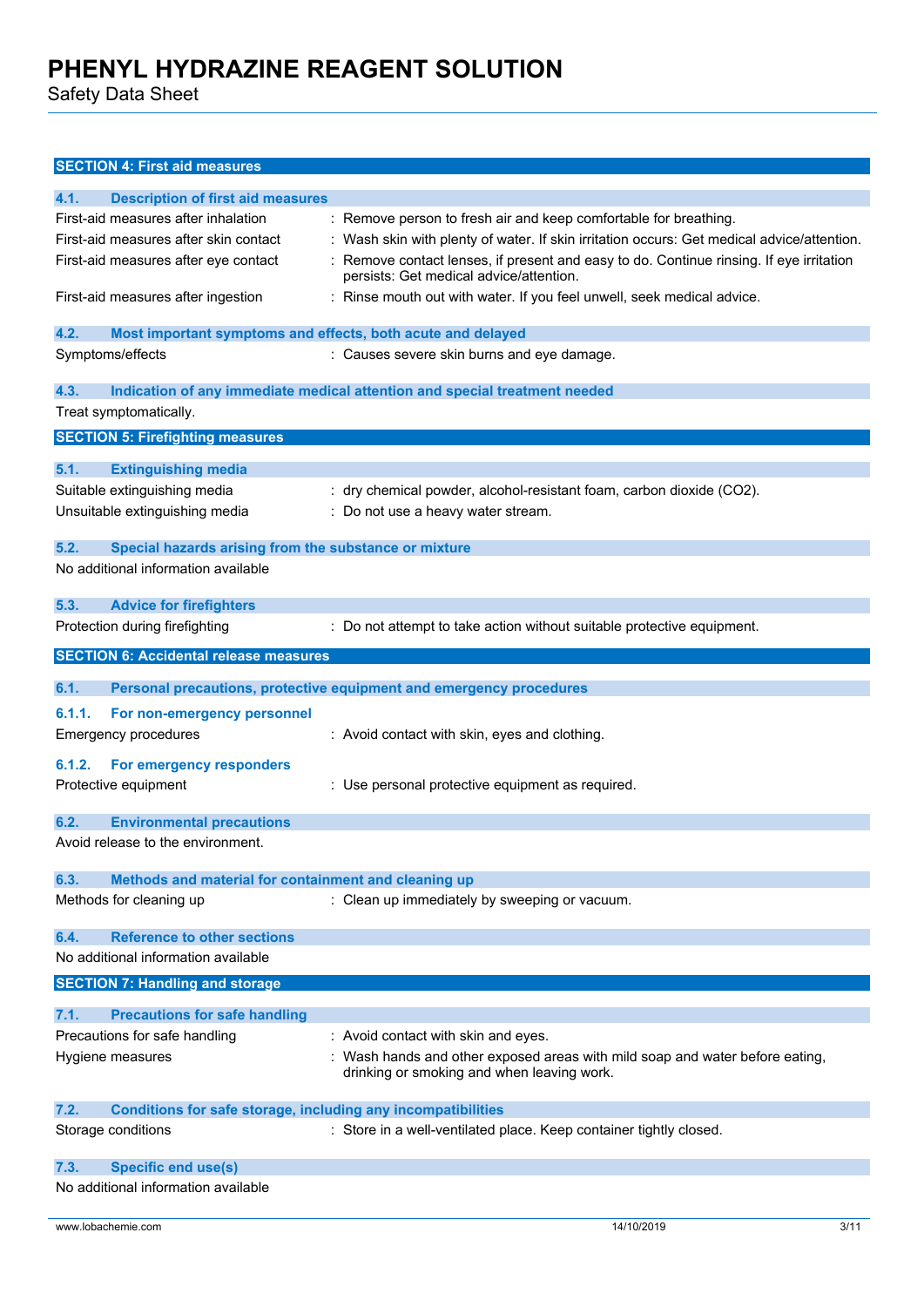Safety Data Sheet

**SECTION 8: Exposure controls/personal protection**

#### **8.1. Control parameters**

No additional information available

| 8.2.                             | <b>Exposure controls</b>                              |                                    |
|----------------------------------|-------------------------------------------------------|------------------------------------|
|                                  | Hand protection                                       | : Protective gloves                |
| Eye protection                   |                                                       | Chemical goggles or safety glasses |
| Skin and body protection         |                                                       | Wear suitable protective clothing  |
| Respiratory protection           |                                                       | : Wear respiratory protection.     |
|                                  | <b>SECTION 9: Physical and chemical properties</b>    |                                    |
| 9.1.                             | Information on basic physical and chemical properties |                                    |
|                                  | Physical state                                        | : Liquid                           |
| Colour                           |                                                       | : Yellowish orange liquid.         |
| Odour                            |                                                       | : No data available                |
|                                  | Odour threshold                                       | : No data available                |
| pH                               |                                                       | : No data available                |
|                                  | Relative evaporation rate (butylacetate=1)            | : No data available                |
| Melting point                    |                                                       | : No data available                |
|                                  | Freezing point                                        | : No data available                |
| Boiling point                    |                                                       | : No data available                |
| Flash point                      |                                                       | : No data available                |
|                                  | Auto-ignition temperature                             | : No data available                |
|                                  | Decomposition temperature                             | : No data available                |
|                                  | Flammability (solid, gas)                             | : No data available                |
|                                  | Vapour pressure                                       | : No data available                |
| Relative vapour density at 20 °C |                                                       | : No data available                |
|                                  | Relative density                                      | : No data available                |
| Solubility                       |                                                       | : No data available                |
| Log Pow                          |                                                       | : No data available                |
|                                  | Viscosity, kinematic                                  | : No data available                |
|                                  | Viscosity, dynamic                                    | : No data available                |
| Explosive properties             |                                                       | : No data available                |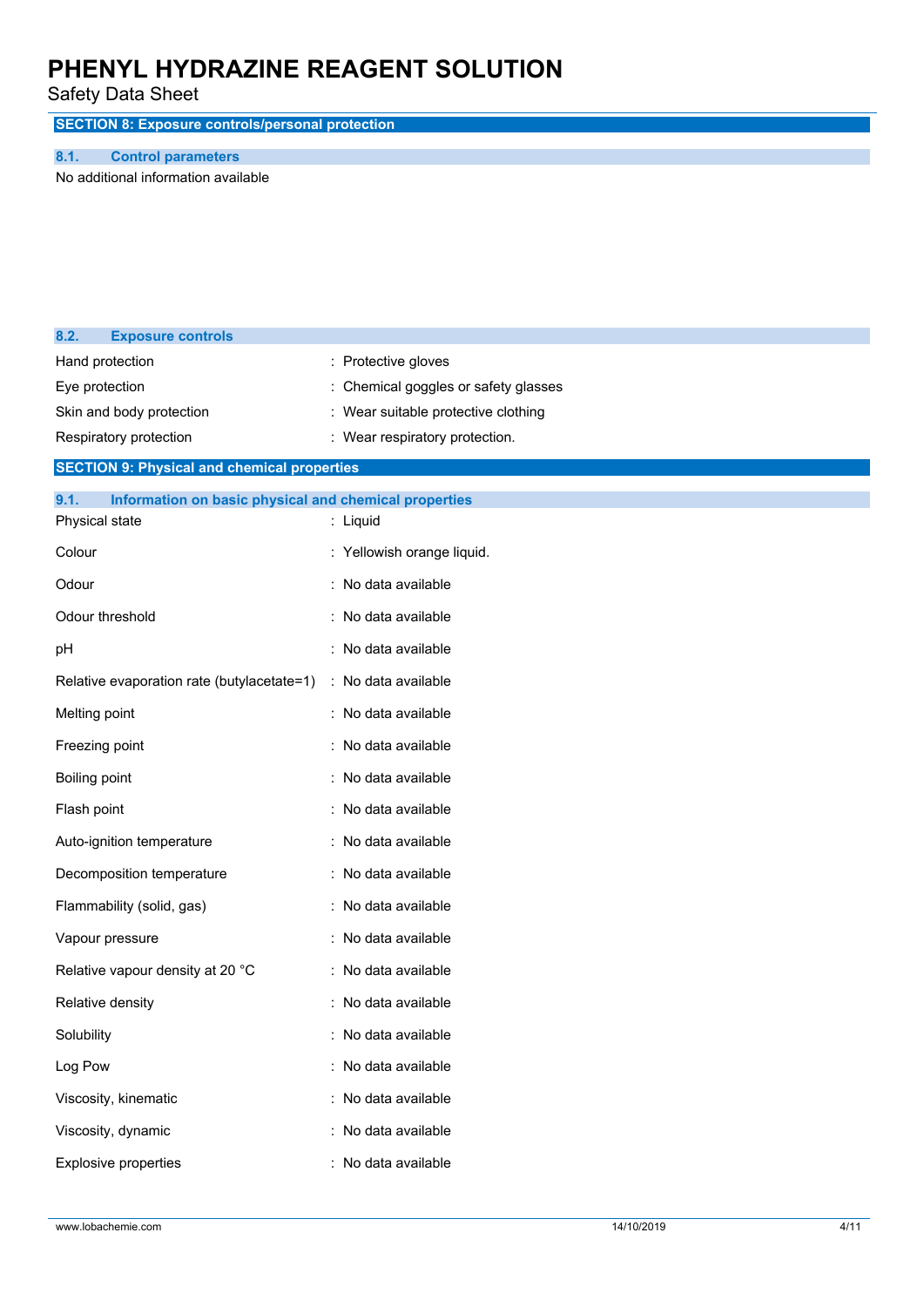Safety Data Sheet

| oaioty bata orioot                                                    |                                            |
|-----------------------------------------------------------------------|--------------------------------------------|
| Oxidising properties                                                  | : No data available                        |
| <b>Explosive limits</b>                                               | : No data available                        |
|                                                                       |                                            |
| <b>Other information</b><br>9.2.                                      |                                            |
| No additional information available                                   |                                            |
| <b>SECTION 10: Stability and reactivity</b>                           |                                            |
| 10.1.<br><b>Reactivity</b>                                            |                                            |
| No additional information available                                   |                                            |
|                                                                       |                                            |
| 10.2.<br><b>Chemical stability</b><br>Stable under normal conditions. |                                            |
|                                                                       |                                            |
| 10.3.<br><b>Possibility of hazardous reactions</b>                    |                                            |
| No additional information available                                   |                                            |
| <b>Conditions to avoid</b><br>10.4.                                   |                                            |
| Direct sunlight. Heat. High temperature. Open flame. Overheating.     |                                            |
|                                                                       |                                            |
| 10.5.<br><b>Incompatible materials</b>                                |                                            |
| No additional information available                                   |                                            |
| 10.6.<br><b>Hazardous decomposition products</b>                      |                                            |
| No additional information available                                   |                                            |
|                                                                       |                                            |
| <b>SECTION 11: Toxicological information</b>                          |                                            |
| 11.1.<br><b>Information on toxicological effects</b>                  |                                            |
| Acute toxicity                                                        | : Not classified                           |
|                                                                       |                                            |
|                                                                       |                                            |
| Skin corrosion/irritation                                             | : Causes severe skin burns and eye damage. |
| Serious eye damage/irritation                                         | : Serious eye damage, category 1, implicit |
| Respiratory or skin sensitisation                                     | Not classified                             |
| Germ cell mutagenicity                                                | Not classified                             |
| Carcinogenicity                                                       | : Not classified                           |
|                                                                       |                                            |
| Reproductive toxicity                                                 | : Not classified                           |
| STOT-single exposure                                                  | : Not classified                           |
|                                                                       |                                            |
| STOT-repeated exposure                                                | : Not classified                           |
|                                                                       |                                            |
|                                                                       |                                            |
| Aspiration hazard                                                     | : Not classified                           |
|                                                                       |                                            |

### **SECTION 12: Ecological information**

**12.1. Toxicity** No additional information available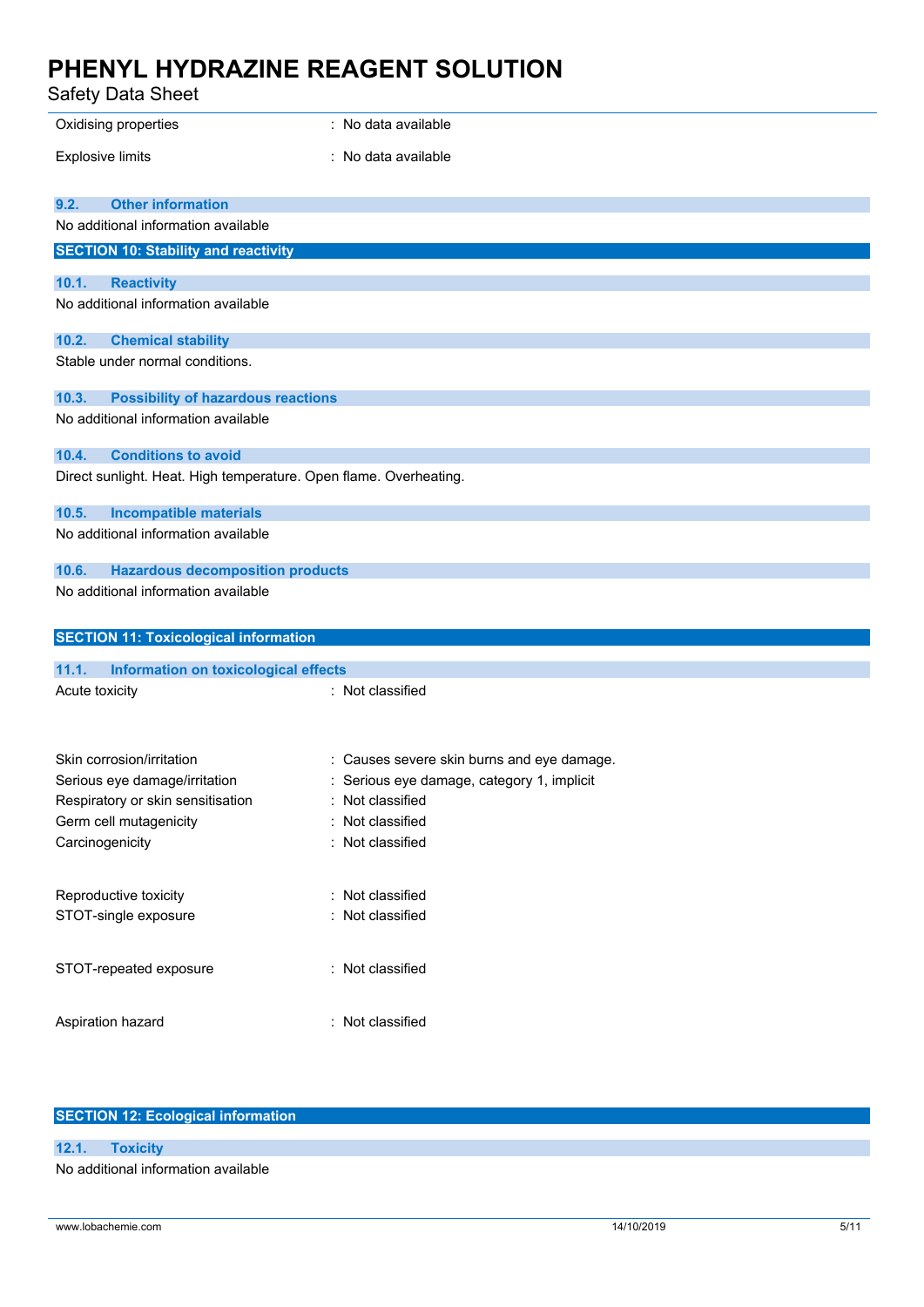Safety Data Sheet

| 12.2.<br><b>Persistence and degradability</b>      |                                                       |
|----------------------------------------------------|-------------------------------------------------------|
| No additional information available                |                                                       |
|                                                    |                                                       |
|                                                    |                                                       |
| 12.3.<br><b>Bioaccumulative potential</b>          |                                                       |
| No additional information available                |                                                       |
|                                                    |                                                       |
| 12.4.                                              |                                                       |
| <b>Mobility in soil</b>                            |                                                       |
| No additional information available                |                                                       |
|                                                    |                                                       |
| <b>Results of PBT and vPvB assessment</b><br>12.5. |                                                       |
| No additional information available                |                                                       |
|                                                    |                                                       |
|                                                    |                                                       |
|                                                    |                                                       |
| <b>Other adverse effects</b><br>12.6.              |                                                       |
| No additional information available                |                                                       |
| <b>SECTION 13: Disposal considerations</b>         |                                                       |
| <b>Waste treatment methods</b>                     |                                                       |
| 13.1.                                              |                                                       |
| No additional information available                |                                                       |
| <b>SECTION 14: Transport information</b>           |                                                       |
| In accordance with ADR / RID / IMDG / IATA / ADN   |                                                       |
|                                                    |                                                       |
|                                                    |                                                       |
| 14.1.<br><b>UN number</b>                          |                                                       |
| UN-No. (ADR)                                       | : 2789                                                |
| UN-No. (IMDG)                                      | : 2789                                                |
| UN-No. (IATA)                                      | : 2789                                                |
| UN-No. (ADN)                                       | : 2789                                                |
|                                                    | : 2789                                                |
| UN-No. (RID)                                       |                                                       |
| 14.2.<br><b>UN proper shipping name</b>            |                                                       |
| Proper Shipping Name (ADR)                         | : ACETIC ACID SOLUTION                                |
| Proper Shipping Name (IMDG)                        | : ACETIC ACID SOLUTION                                |
|                                                    |                                                       |
| Proper Shipping Name (IATA)                        | : Acetic acid solution                                |
| Proper Shipping Name (ADN)                         | : ACETIC ACID SOLUTION                                |
| Proper Shipping Name (RID)                         | : ACETIC ACID SOLUTION                                |
| Transport document description (ADR)               | : UN 2789 ACETIC ACID SOLUTION, 8 $(3)$ , II, $(D/E)$ |
| Transport document description (IMDG)              | : UN 2789 ACETIC ACID SOLUTION, 8 (3), II             |
| Transport document description (IATA)              | : UN 2789 Acetic acid solution, 8 (3), II             |
| Transport document description (ADN)               | : UN 2789 ACETIC ACID SOLUTION, 8 (3), II             |
| Transport document description (RID)               | : UN 2789 ACETIC ACID SOLUTION, 8 (3), II             |
|                                                    |                                                       |
| 14.3.<br><b>Transport hazard class(es)</b>         |                                                       |
| <b>ADR</b>                                         |                                                       |
| Transport hazard class(es) (ADR)                   | : $8(3)$                                              |
| Danger labels (ADR)                                | : 8, 3                                                |
|                                                    |                                                       |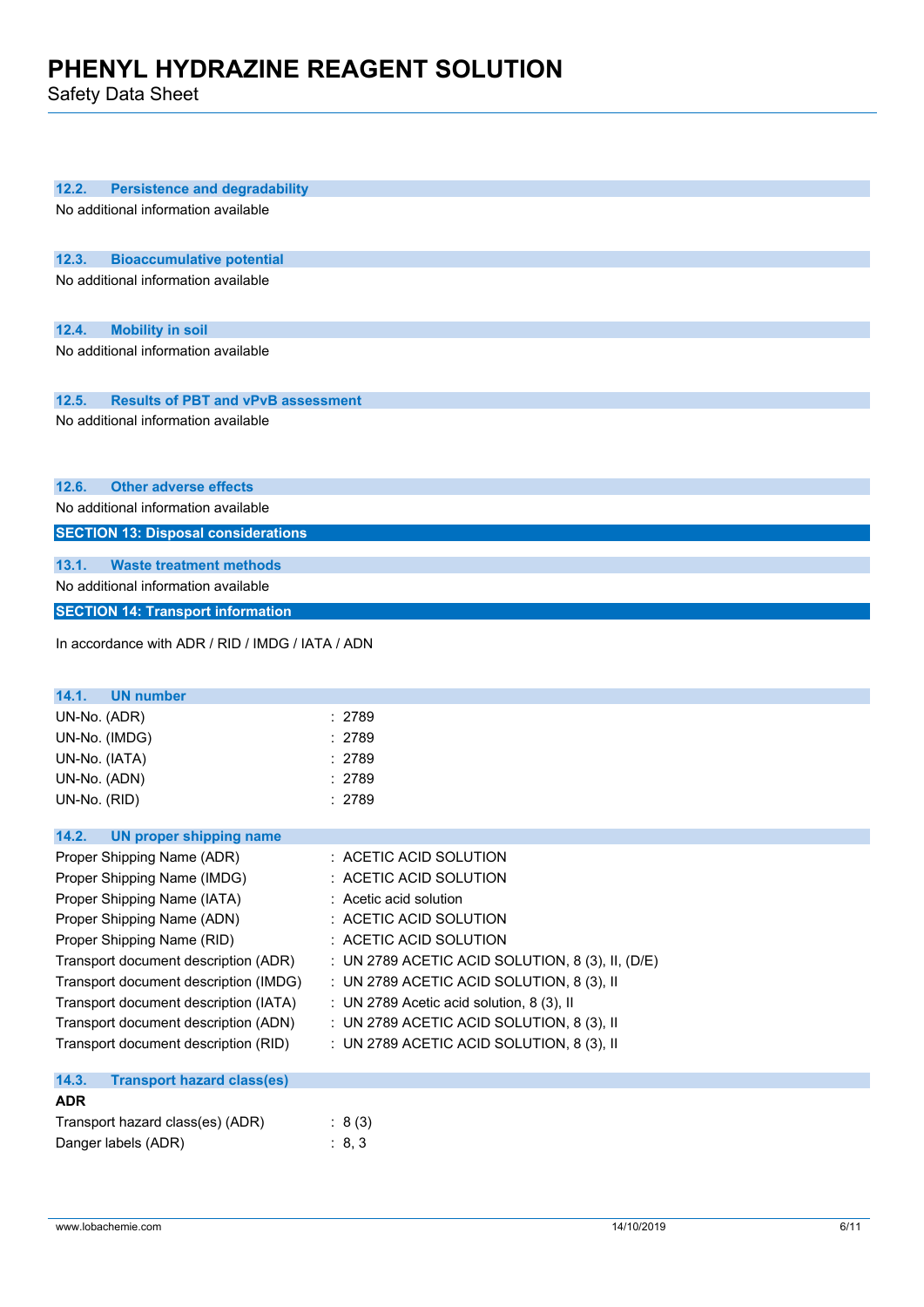Safety Data Sheet



Other information **contact to the contact of the contact of the contact of the contact of the contact of the contact of the contact of the contact of the contact of the contact of the contact of the contact of the contact**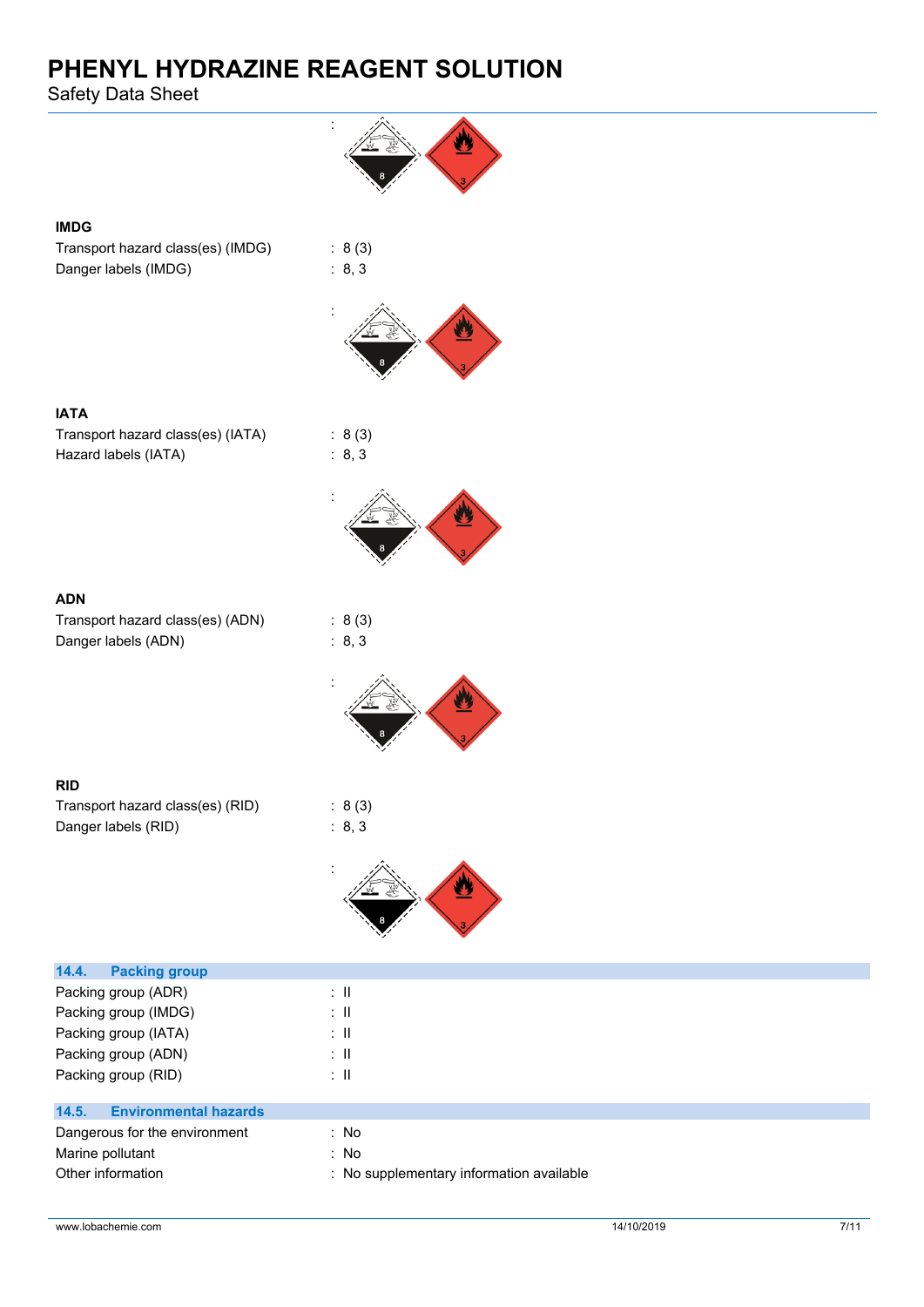Safety Data Sheet

#### **14.6. Special precautions for user**

|  |  | - Overland transport |  |
|--|--|----------------------|--|
|--|--|----------------------|--|

| Classification code (ADR)                                    | : CF1                                                                                                                                                                     |
|--------------------------------------------------------------|---------------------------------------------------------------------------------------------------------------------------------------------------------------------------|
|                                                              |                                                                                                                                                                           |
| Limited quantities (ADR)                                     | : 11                                                                                                                                                                      |
| Excepted quantities (ADR)                                    | $\therefore$ E2                                                                                                                                                           |
| Packing instructions (ADR)                                   | : P001, IBC02                                                                                                                                                             |
| Mixed packing provisions (ADR)                               | : MP15                                                                                                                                                                    |
| Portable tank and bulk container<br>instructions (ADR)       | : T7                                                                                                                                                                      |
| Portable tank and bulk container special<br>provisions (ADR) | :TP2                                                                                                                                                                      |
| Tank code (ADR)                                              | $:$ L4BN                                                                                                                                                                  |
| Vehicle for tank carriage                                    | : FL                                                                                                                                                                      |
| Transport category (ADR)                                     | : 2                                                                                                                                                                       |
| Special provisions for carriage - Operation<br>(ADR)         | $\therefore$ S2                                                                                                                                                           |
| Hazard identification number (Kemler No.)                    | : 83                                                                                                                                                                      |
| Orange plates                                                | 83<br>2789                                                                                                                                                                |
| Tunnel restriction code (ADR)                                | : D/E                                                                                                                                                                     |
| EAC code                                                     | $: \cdot$ 2P                                                                                                                                                              |
| APP code                                                     | : A(f)                                                                                                                                                                    |
| - Transport by sea                                           |                                                                                                                                                                           |
| Packing instructions (IMDG)                                  | : P <sub>001</sub>                                                                                                                                                        |
| IBC packing instructions (IMDG)                              | : IBCO2                                                                                                                                                                   |
| Tank instructions (IMDG)                                     | : T7                                                                                                                                                                      |
| Tank special provisions (IMDG)                               | :TP2                                                                                                                                                                      |
| EmS-No. (Fire)                                               | $: F-E$                                                                                                                                                                   |
| EmS-No. (Spillage)                                           | $: S-C$                                                                                                                                                                   |
| Stowage category (IMDG)                                      | : A                                                                                                                                                                       |
| Properties and observations (IMDG)                           | : Colourless flammable liquid with a pungent odour. When pure, crystallizes below<br>16°C. Flashpoint: 40°C c.c. (pure product) 60°C c.c. (80% solution) Explosive limits |

| - Air transport |
|-----------------|
|-----------------|

| PCA Excepted quantities (IATA)                  | : E2            |
|-------------------------------------------------|-----------------|
| PCA Limited quantities (IATA)                   | : Y840          |
| PCA limited quantity max net quantity<br>(IATA) | : 0.5L          |
| PCA packing instructions (IATA)                 | :851            |
| PCA max net quantity (IATA)                     | : 1L            |
| CAO packing instructions (IATA)                 | : 855           |
| CAO max net quantity (IATA)                     | : 30L           |
| ERG code (IATA)                                 | : 8F            |
| - Inland waterway transport                     |                 |
| Classification code (ADN)                       | : CF1           |
| Limited quantities (ADN)                        | : 1 L           |
| Excepted quantities (ADN)                       | : E2            |
| Carriage permitted (ADN)                        | : T             |
| Equipment required (ADN)                        | : PP. EP. EX. A |
|                                                 |                 |

4% to 17% Miscible with water. Corrosive to lead and most other metals. Corrosive

to skin, eyes and mucous membranes.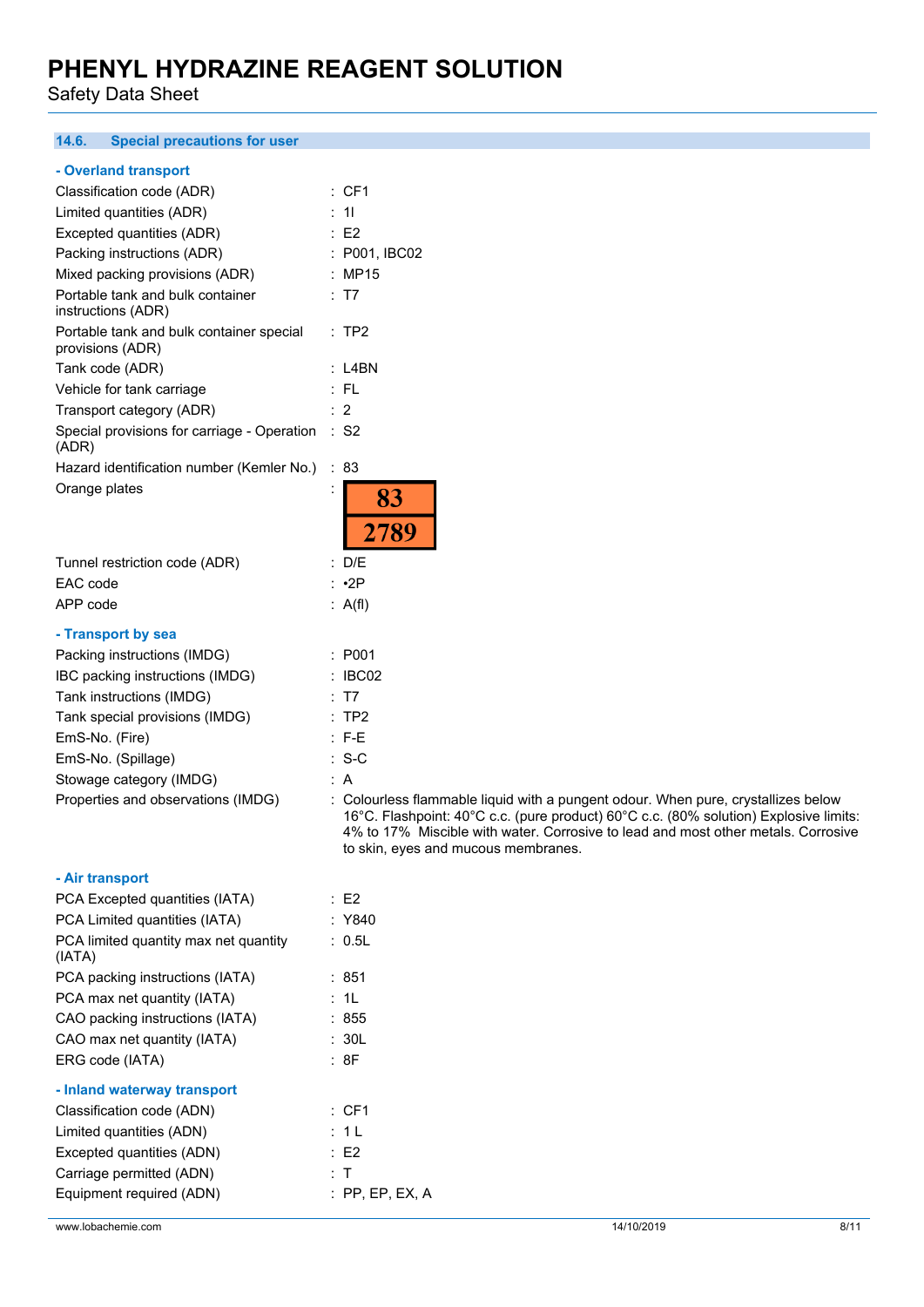Safety Data Sheet

| Ventilation (ADN)                                            | : VE01         |
|--------------------------------------------------------------|----------------|
| Number of blue cones/lights (ADN)                            | :1             |
| - Rail transport                                             |                |
| Classification code (RID)                                    | : CF1          |
| Limited quantities (RID)                                     | : 1L           |
| Excepted quantities (RID)                                    | $E$ F2         |
| Packing instructions (RID)                                   | : P001. IBC02  |
| Mixed packing provisions (RID)                               | : MP15         |
| Portable tank and bulk container<br>instructions (RID)       | : T7           |
| Portable tank and bulk container special<br>provisions (RID) | : TP2          |
| Tank codes for RID tanks (RID)                               | : L4BN         |
| Transport category (RID)                                     | $\therefore$ 2 |
| Colis express (express parcels) (RID)                        | : CE6          |
| Hazard identification number (RID)                           | : 83           |
|                                                              |                |

#### **14.7. Transport in bulk according to Annex II of MARPOL 73/78 and the IBC Code**

Not applicable

### **SECTION 15: Regulatory information**

**15.1. Safety, health and environmental regulations/legislation specific for the substance or mixture**

#### **15.1.1. EU-Regulations**

Contains no REACH substances with Annex XVII restrictions Contains no substance on the REACH candidate list

Contains no REACH Annex XIV substances

#### **15.1.2. National regulations**

### **Germany**

| Reference to AwSV                                                                       | : Water hazard class (WGK) 3, Highly hazardous to water (Classification according to<br>AwSV, Annex 1) |
|-----------------------------------------------------------------------------------------|--------------------------------------------------------------------------------------------------------|
| 12th Ordinance Implementing the Federal<br>Immission Control Act - 12. BlmSchV          | : Is not subject of the 12. BlmSchV (Hazardous Incident Ordinance)                                     |
| <b>Netherlands</b>                                                                      |                                                                                                        |
| SZW-lijst van kankerverwekkende stoffen                                                 | $\therefore$ PHENYL HYDRAZINE AR is listed                                                             |
| SZW-lijst van mutagene stoffen                                                          | : None of the components are listed                                                                    |
| NIET-limitatieve lijst van voor de<br>voortplanting giftige stoffen - Borstvoeding      | : None of the components are listed                                                                    |
| NIET-limitatieve lijst van voor de<br>voortplanting giftige stoffen –<br>Vruchtbaarheid | : None of the components are listed                                                                    |
| NIET-limitatieve lijst van voor de<br>voortplanting giftige stoffen – Ontwikkeling      | : None of the components are listed                                                                    |
|                                                                                         |                                                                                                        |

#### **Denmark**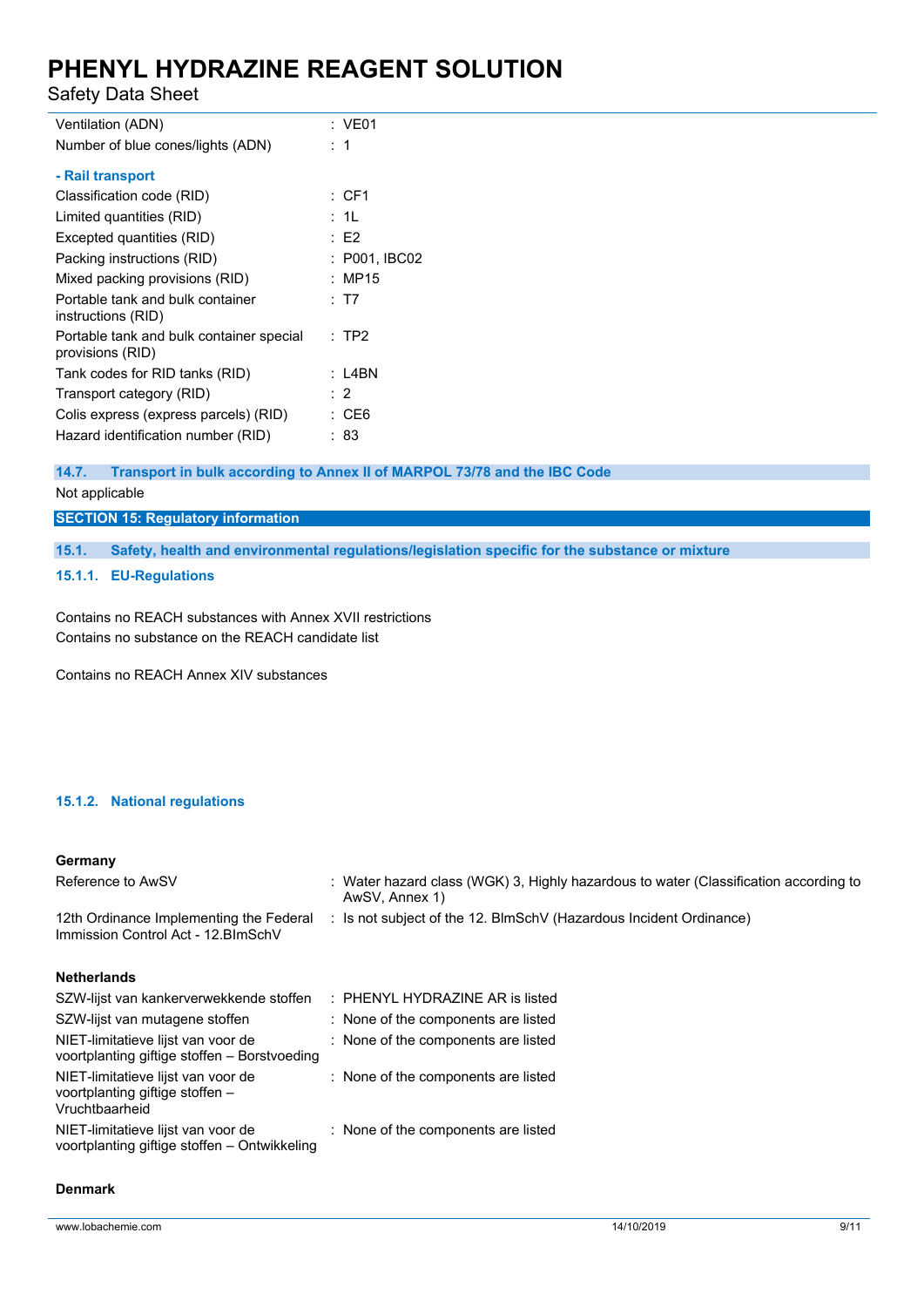Safety Data Sheet

| Recommendations Danish Regulation | Young people below the age of 18 years are not allowed to use the product                                                                    |
|-----------------------------------|----------------------------------------------------------------------------------------------------------------------------------------------|
|                                   | Pregnant/breastfeeding women working with the product must not be in direct<br>contact with the product                                      |
|                                   | The requirements from the Danish Working Environment Authorities regarding work<br>with carcinogens must be followed during use and disposal |
|                                   |                                                                                                                                              |

### **15.2. Chemical safety assessment** No additional information available

**SECTION 16: Other information**

#### Full text of H- and EUH-statements:

| Acute Tox. 3 (Dermal)     | Acute toxicity (dermal), Category 3                                                        |
|---------------------------|--------------------------------------------------------------------------------------------|
|                           |                                                                                            |
| Acute Tox. 3 (Inhalation) | Acute toxicity (inhal.), Category 3                                                        |
| Acute Tox. 3 (Oral)       | Acute toxicity (oral), Category 3                                                          |
| Acute Tox. 4 (Inhalation) | Acute toxicity (inhal.), Category 4                                                        |
| Aquatic Acute 1           | Hazardous to the aquatic environment - Acute Hazard, Category 1                            |
| Carc. 1B                  | Carcinogenicity, Category 1B                                                               |
| Eye Dam. 1                | Serious eye damage/eye irritation, Category 1                                              |
| Eye Irrit. 2              | Serious eye damage/eye irritation, Category 2                                              |
| Flam. Liq. 3              | Flammable liquids, Category 3                                                              |
| Muta. 2                   | Germ cell mutagenicity, Category 2                                                         |
| Skin Corr. 1              | Skin corrosion/irritation, Category 1                                                      |
| Skin Corr. 1A             | Skin corrosion/irritation, Category 1A                                                     |
| Skin Irrit. 2             | Skin corrosion/irritation, Category 2                                                      |
| Skin Sens. 1              | Skin sensitisation, Category 1                                                             |
| STOT RE 1                 | Specific target organ toxicity - Repeated exposure, Category 1                             |
| STOT SE <sub>3</sub>      | Specific target organ toxicity - Single exposure, Category 3, Respiratory tract irritation |
| H226                      | Flammable liquid and vapour.                                                               |
| H301                      | Toxic if swallowed.                                                                        |
| H311                      | Toxic in contact with skin.                                                                |
| H314                      | Causes severe skin burns and eye damage.                                                   |
| H315                      | Causes skin irritation.                                                                    |
| H317                      | May cause an allergic skin reaction.                                                       |
| H318                      | Causes serious eye damage.                                                                 |
| H319                      | Causes serious eye irritation.                                                             |
| H331                      | Toxic if inhaled.                                                                          |
| H332                      | Harmful if inhaled.                                                                        |
| H335                      | May cause respiratory irritation.                                                          |
| H341                      | Suspected of causing genetic defects.                                                      |
| H350                      | May cause cancer.                                                                          |
| H372                      | Causes damage to organs through prolonged or repeated exposure.                            |
| H400                      | Very toxic to aquatic life.                                                                |